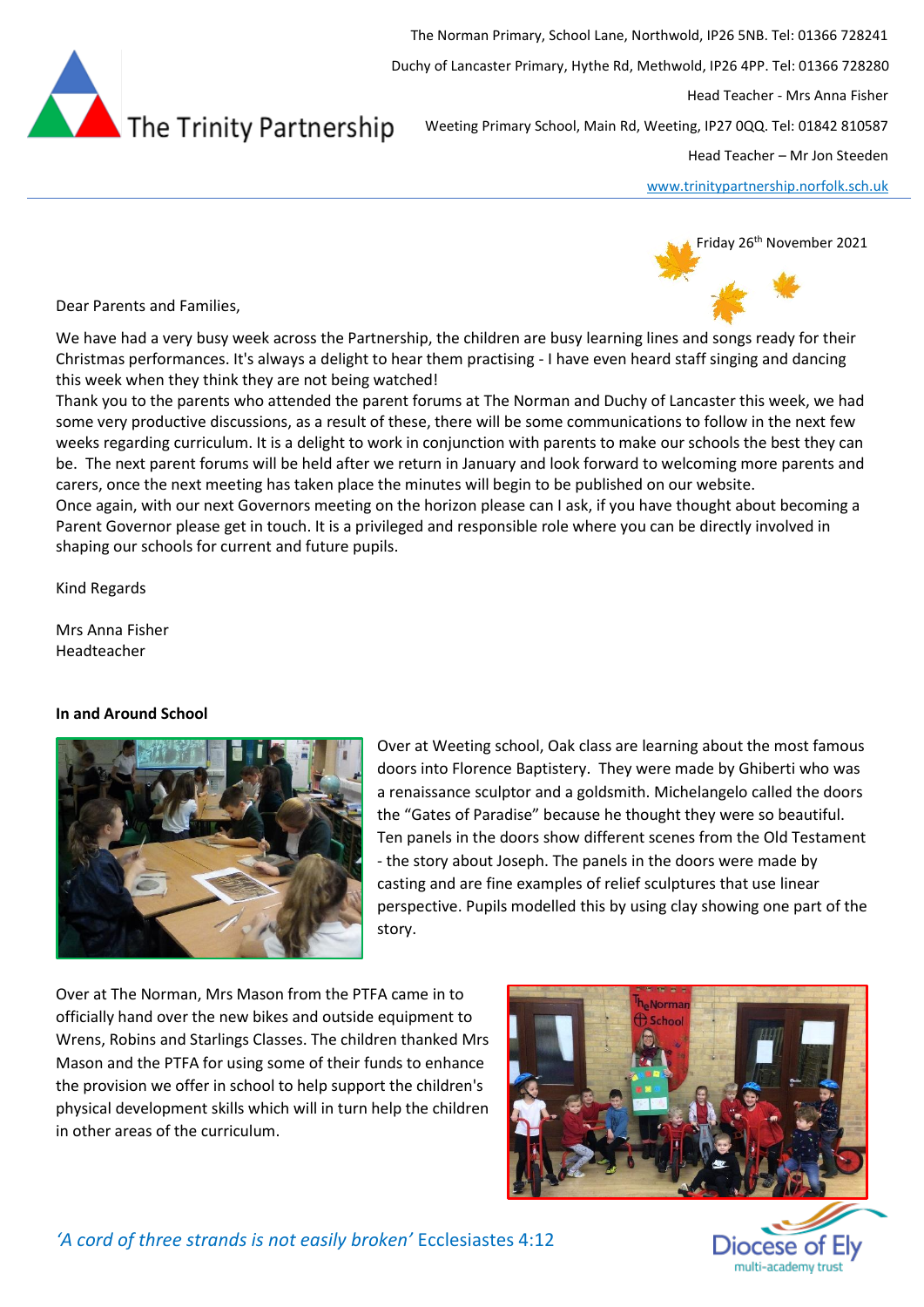

Still at The Norman, Robins Class have begun learning the Christmas story. They have learnt that Jesus was born in a



stable and laid in a manger. They made mince pies where the pastry case represented the manger and they made a tiny head and a tiny body out of remaining pastry to place on top of the mince pies to represent The baby Jesus. They learnt and used new vocabulary

linked to cooking, with the children now correctly labelling flour, sugar, rolling pins and pastry cutters as they were using them.

Mr Coote wanted to share Dixie's scene setting for her upcoming narrative. *In the sunny south of England, in a tiny, unrecognised town named Elderville lived an extra-terrestrial being; named Glob. Glob was ordinary on his home planet and fit in perfectly, but now he is a duck in a lake of swans. Glob, however different he was, always tried to be calm, kind and caring. As he recently moved from his home planet to Elderville, he didn't know anybody and needed to make some friends. In doing so he created mass chaos and panic. The poor thing… so naïve, he didn't know what hell he had unleashed*.



## **Attendance**

We would like to remind parents that children are expected to attend school regularly. At The Trinity Partnership our aim is to work with parents to ensure that all our pupils receive the most from their education and reach their full potential. Please also be aware that, being late can be a disruptive way for children to start their school day as well leading to lost learning time.

Although term time holidays are not considered to be exceptional circumstances, any request for a planned leave of absence must be completed in advance in all circumstances, including holidays.

If the school does not receive a request for leave, we will be unable to consider your individual circumstances andthe absence will be recorded as unauthorised. We are aware that sometimes an emergency medical appointmentcannot be avoided but we do ask that any routine medical appointments are made after school or in the school holidays.

This week the following classes won their school's Attendance Award:

| <b>The Norman CE Primary School</b>         | <b>Starlings Class With 97.33 %</b><br>$\bullet$ |
|---------------------------------------------|--------------------------------------------------|
| <b>Duchy of Lancaster CE Primary School</b> | <b>Hedgehog Class with 94.05 %</b>               |
| <b>Weeting CE Primary School</b>            | Oak Class with 92.89 %                           |

## **Term Dates 2021/2022**

#### **Autumn Term 2021**

Monday 6th September – Thursday 21st October *Half term: Friday 22nd October – Friday 29th October* Monday 1st November- Friday 17th December *Christmas holiday: 20th December – Tuesday 4th January*

## **Spring Term 2022**

Wednesday 5th January - Friday 11th February *Half-term holiday: 14th February - Friday 18th February* Monday 21st February – Friday 1st April *Easter holiday: Monday 4th April – Tuesday 19th April*

### **Summer Term 2022**

Wednesday 20th April - Friday 27th May 2022 (Monday 2nd May Bank Holiday) *Half-term: 30th May – 6th June 2022 (Monday 6th June, bank holiday in lieu)*

Tuesday 7th June - Friday 22nd July 2022 *Summer holiday: Monday 25th July – September 2022*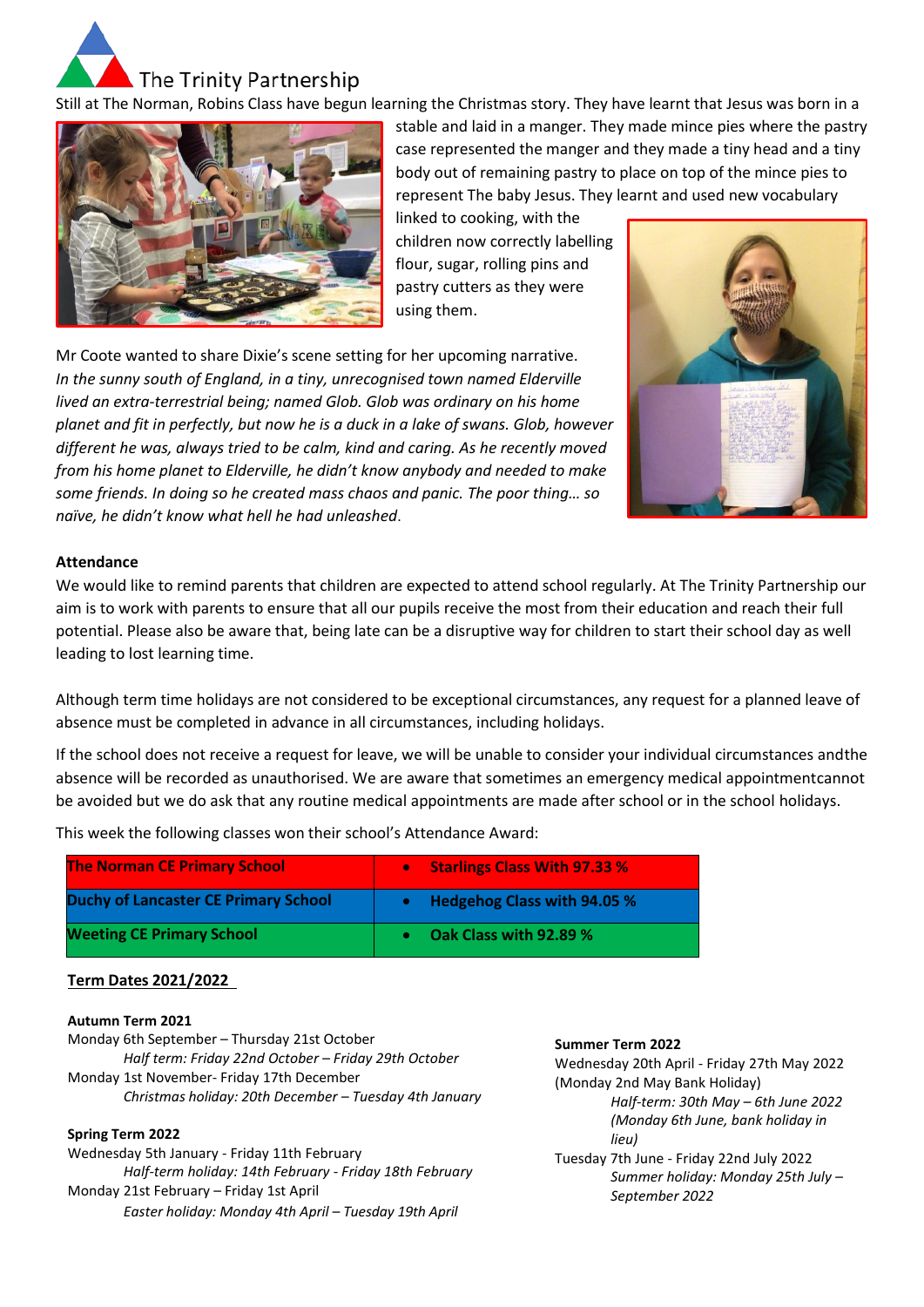The Trinity Partnership

**Dates for the diary**…

### **The Norman Primary School**

**Friday 26th November -** Flu Immunisations **Tuesday 7th December -** 1.30pm EYFS/ KS1 Performance **Thursday 9th December -** 9.30am EYFS/KS1 Performance **Thursday 9th December -** 1.30pm KS2 Performance **Thursday 9th December -** 6.30pm KS2 Performance **Wednesday 15th December -** Trinity Christmas Lunch **Wednesday 15th December -** Posada, Carol & Christingle Service @ St Andrews Church Northwold. **Monday 3rd January – Bank Holiday Tuesday 4th January – Inset Day Monday 28th March –** Class photos & whole school photo

## **Duchy of Lancaster Primary School**

**Nativity -** Details to follow

**Wednesday 8th December -** Flu Immunisations (Visit 2)

**Friday 10th December –** Christmas Outfit Day

**Wednesday 15th December -** Trinity Christmas Lunch

**Monday 3rd January – Bank Holiday**

# **Weeting Primary School**

**Wednesday 8th December -** Nativity performances (Years R – 4)

**Friday 10th December-** Nativity performance (Elm AM)

**Friday 10th December -** Christmas Jumper Day for Save the Children

**Thursday 16th December -** Carols by Candlelight after school led by Years 5/6 but all welcome**.**

#### **Monday 3rd January – Bank Holiday**

**Tuesday 4th January – Inset Day** 

**Note from Weeting:** Directly after school on Thursday 16th will be our carol service, which will be led by Oak class. It will be on the village green. After Christmas was such a washout for schools and communities last year, we wanted to do something you all could be part of so everybody is invited to come along and join the singing. The school will be responsible for the Year 5 / 6 children during the event, but all other children and parents will be welcome, with the parents responsible for the younger children.